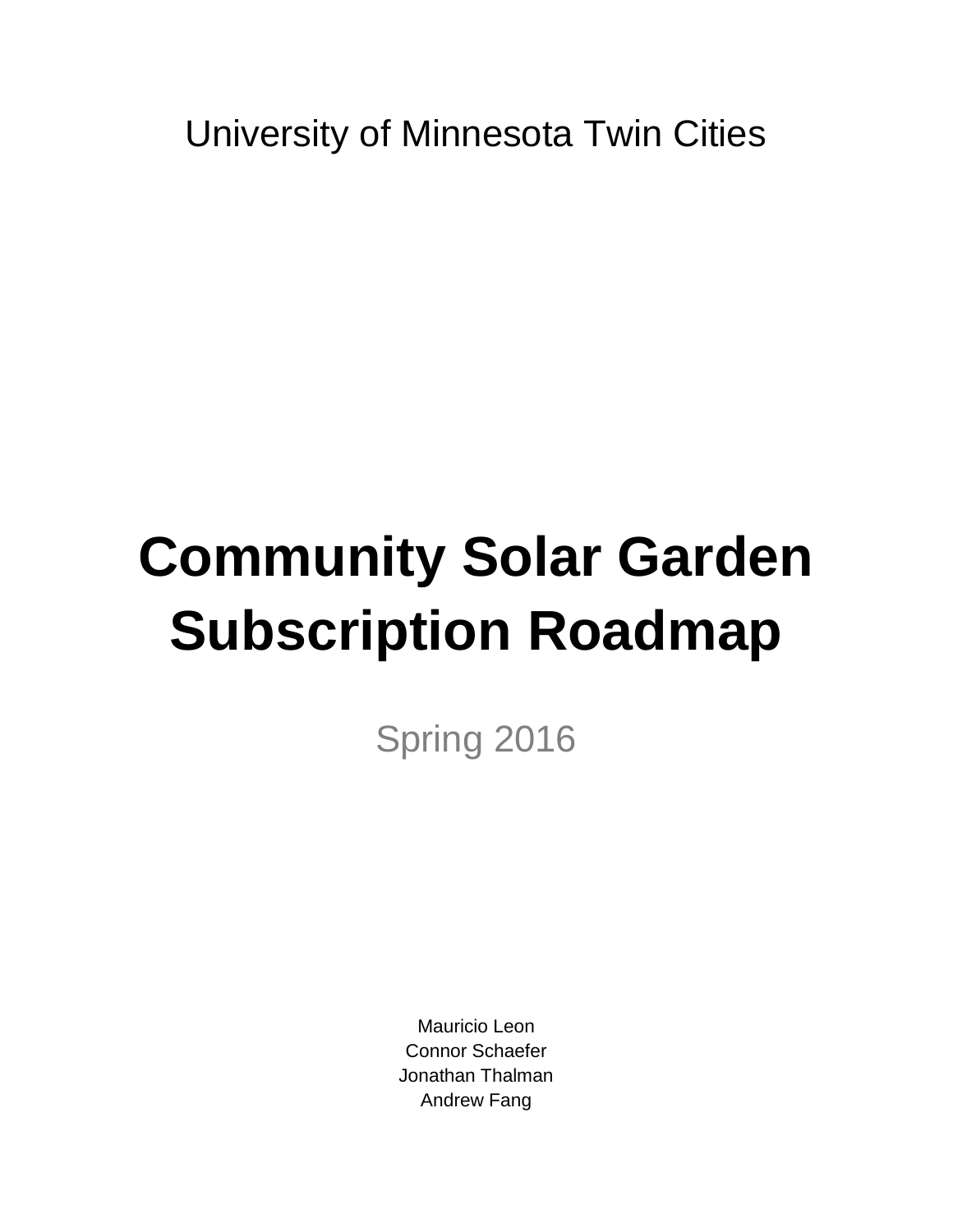#### **Introduction**

The University of Minnesota has taken a step forward in advancing sustainability and resiliency by the deliberate decision of implementing solar power in its facilities. This roadmap describes, in a sequence of steps, the process of the University of Minnesota, a higher education institution, in deciding to pursue a Community Solar Garden Subscription (CSG) from local developers. The intention is that this information will help guide other higher education institutions that are considering this pathway.

#### **Background**

The University of Minnesota before 2016 was fairly

What led the University to go through with solar this time, as opposed to the other times solar investment was considered?

*"Economics have improved since the last renewable energy evaluation. The Community Solar Market has matured since initial launch - regulations are more certain and the marketplace of potential vendors is better established."* 

*Shane Stennes, Director of Sustainability, University of Minnesota*

new to the idea of solar power. There were some small projects in place, like a small array on the rooftop of the University Plaza, an office building located in the Twin Cities Campus, but these were relatively small and did not exceed 100 kWh of capacity. The University also had some wind power projects. $1$ 

Was there a key voice or stakeholder that changed their stance and became pro-solar? What changed their mind?

*"I am not sure anyone involved was anti-solar, but several people articulated legitimate concerns and questions throughout the process. Stakeholders and key decision makers endorsed the recommendation to proceed with Community Solar procurement as those concerns were satisfactorily addressed through information, data, etc."*

*Shane Stennes, Director of Sustainability*

The university's interest in solar power has been slowly increasing in both the administrative and academic areas. In 2015, the Energy Transition Lab created the SUN Delegation. This initiative consisted of a group of students and faculty working on analyzing pathways towards solar power at the University. In December 2015, the SUN Delegation produced a Campus Development Roadmap, a document that summarized their pros and cons of solar power up to that point.

A Community Solar Garden (CSG) is an arrangement where a developer owns a PV array and sells the electricity to subscribers. The land or building used for the array, often referred to as a host

Note that the UMN Morris campus in rural Minnesota has been a leader in advancing renewable energy and carbon neutrality. This report focuses on the main campus covering Minneapolis-St. Paul.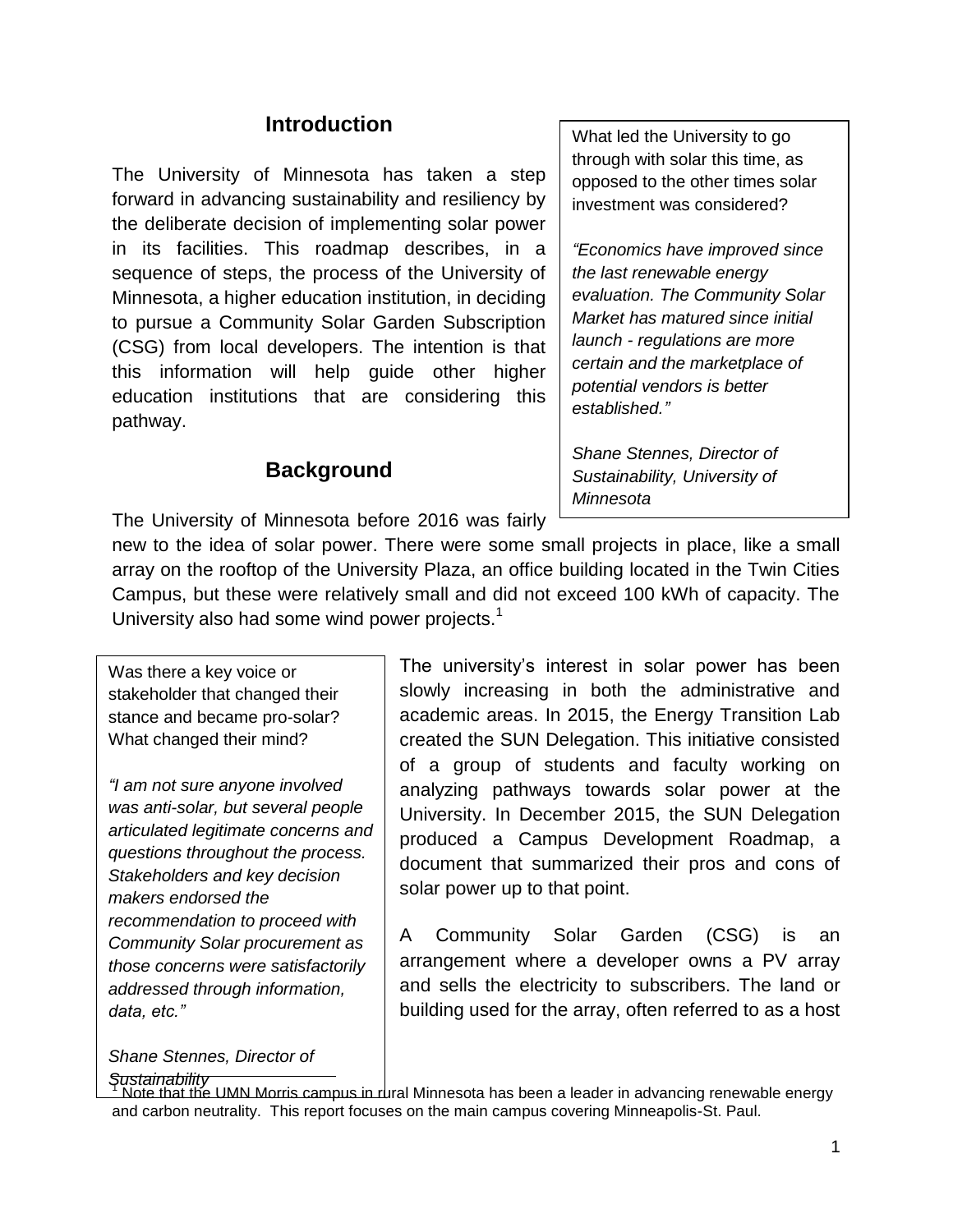site, typically is leased by the developer for 25-30 years. This method of power sale and production was authorized by state legislation in 2013<sup>2</sup>. As a subscriber, the UMN would benefit from a Community Solar Gardens subscription by receiving a bill credit from Xcel Energy for each kWh produced, while at the same time not having to install or maintain a solar array directly.

Theoretically, the University could participate in CSGs in up to three ways:

- 1. Lease property to a CSG developer.
- 2. Develop and own CSG.
- 3. Purchase power from a CSG on campus or from other eligible projects.

We have identified steps that summarize the process of acquiring a solar subscription (option 3).

 <sup>2</sup>Minn. Stat. Section 216B.1641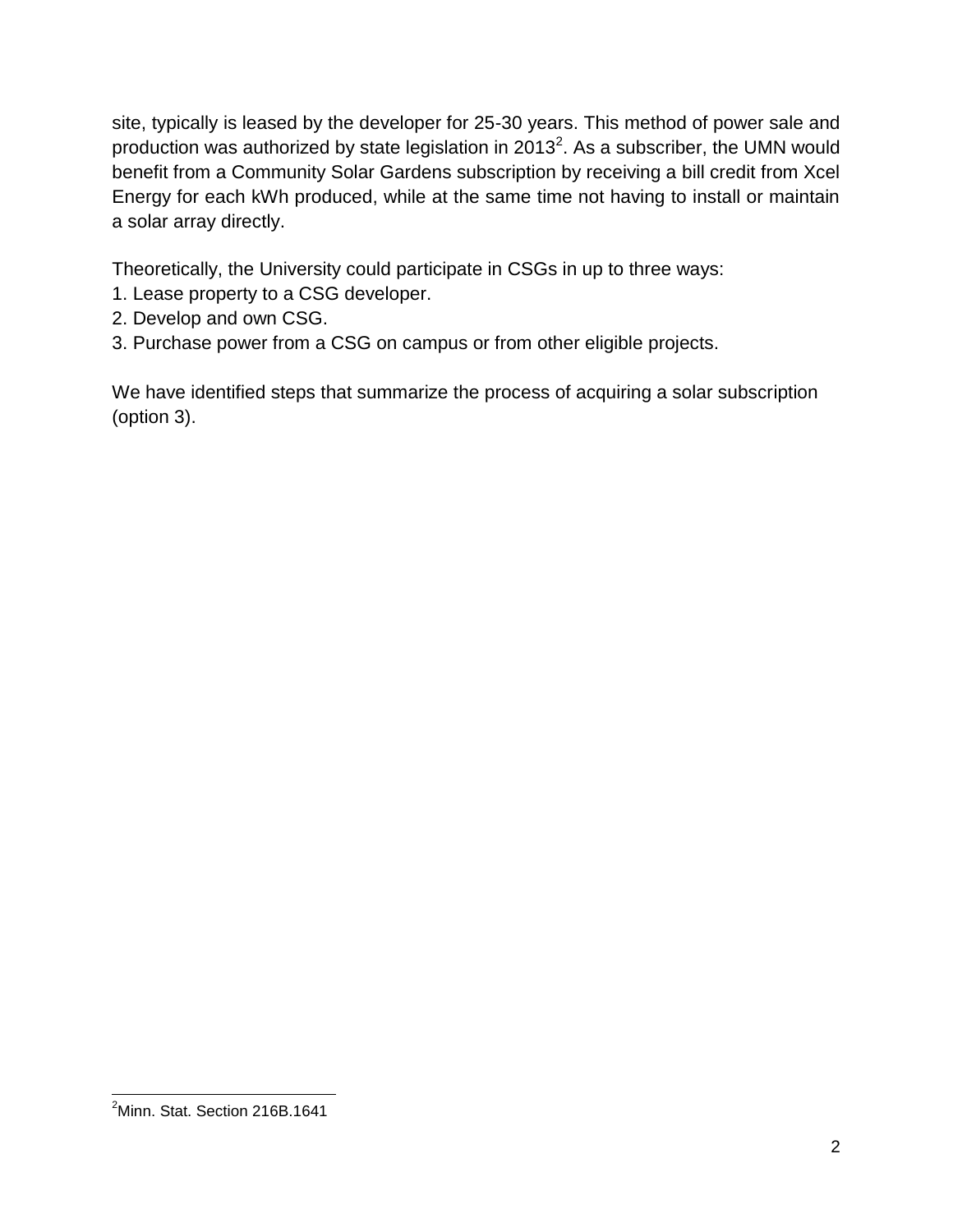# **THE 12 STEPS**

#### **Step 1**

Identify Key Actors and Decision Makers 1<sup>st</sup>: November 2015<sup>3</sup> 2<sup>nd</sup>: January 2016 3<sup>rd</sup>: April 2016

Gatekeepers: Director of Sustainability (Mr. Shane Stennes)

● Many individuals and groups at the University were interested in solar power; nonetheless the Office of Sustainability is the one who transformed this interest into action. Mr. Stennes was the person who connected and facilitated communication among the students and staff and the key decision makers.

Decision Makers: CFO and VP of University Services

- Solar investment was a unique purchase for the U. For significant decisions where there's not an existing framework or mental model, there's a higher burden to overcome. This is simply a feature of human and organizational psychology.
- Decisions that exceed a certain amount of dollars are delegated to the higher administrative staff and the Board of Regents. In this case, two main decision makers were identified:
	- One was the VP of University Services, Pamela Wheelock. University Services is the department of the university that is in charge of decisions that relate to the physical infrastructure and operating systems of the University.
	- Since solar panels are considered an infrastructure investment, VP Wheelock had an important say in both the system and the budget implications of this. A Community Solar Subscription has the advantage of liberating the University from the concerns about maintenance and

<sup>&</sup>lt;sup>3</sup> Some of these steps occurred multiple times or simultaneously throughout the process. This is demonstrated in the dates listed below the step title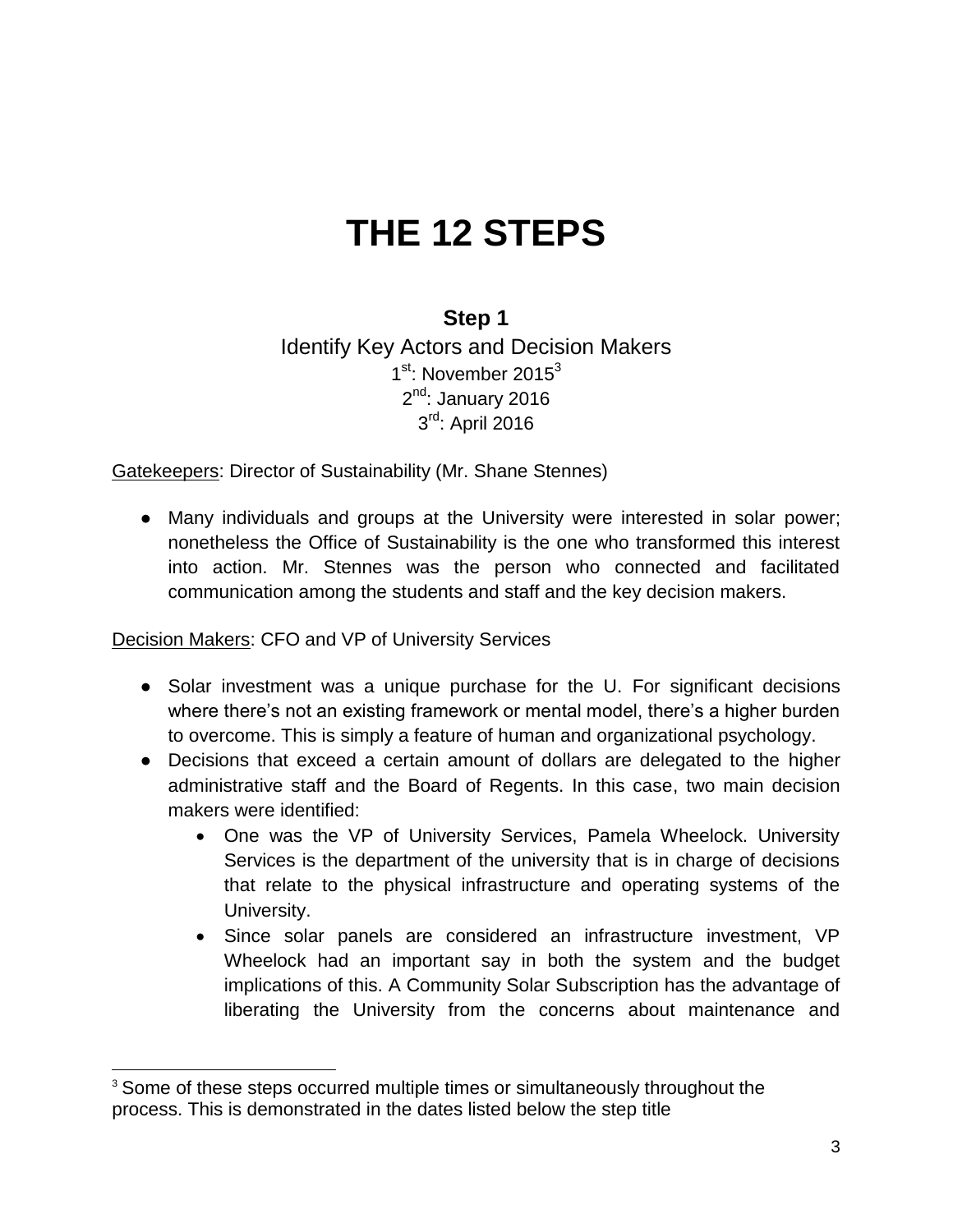operation of the system, since this would all be done by the developer. It is more of a budget decision.

• Another key decision maker is the CFO Mr. Richard H. Pfutzenreuter. This is because the decision involves changes in the broad university budget.

#### Catalyzers: Students

• An instrumental component of the process was to take advantage of the engagement and enthusiasm of the student body. In the Fall of 2015, the SUN Delegation was created in an effort by the Energy Transition Lab at the Law School to convene students from different disciplines in order to analyze potential pathways to solar energy. In the Spring of 2016, the work of the SUN Delegation was formalized into a class, where students could be involved even more by receiving academic credit for their work.

#### **Step 2**

#### Convene Key Stakeholders 1<sup>st</sup>: November 2015 2<sup>nd</sup>: January 2016

• In addition to Key Actors and Decision Makers identified above, this also includes:

● University Service Finance, who manage financial matters for facilities, energy, etc.

● University Office of the Controller, who analyze potential impacts to debt service/debt capacity.

• Office of General Counsel – Purchasing, who can we enter a contract of this length, and helped with the process required for the procurement/selection.

- After some preliminary discussions with the key decision makers, it was necessary to assemble with a broader group of stakeholders, to hear their input. This group would bring more technical/practical concerns to the conversation. This is very valuable because it moves the project from an idea to potential implementation.
	- Two important stakeholders in this process were Mike Berthelsen, Associate Vice President and also Jerome Malmquist who is the Director of Energy Management at the University. Mr. Berthelsen and Mr. Malmquist brought their particular concerns and comments on the potential of the project from the facilities and energy perspective.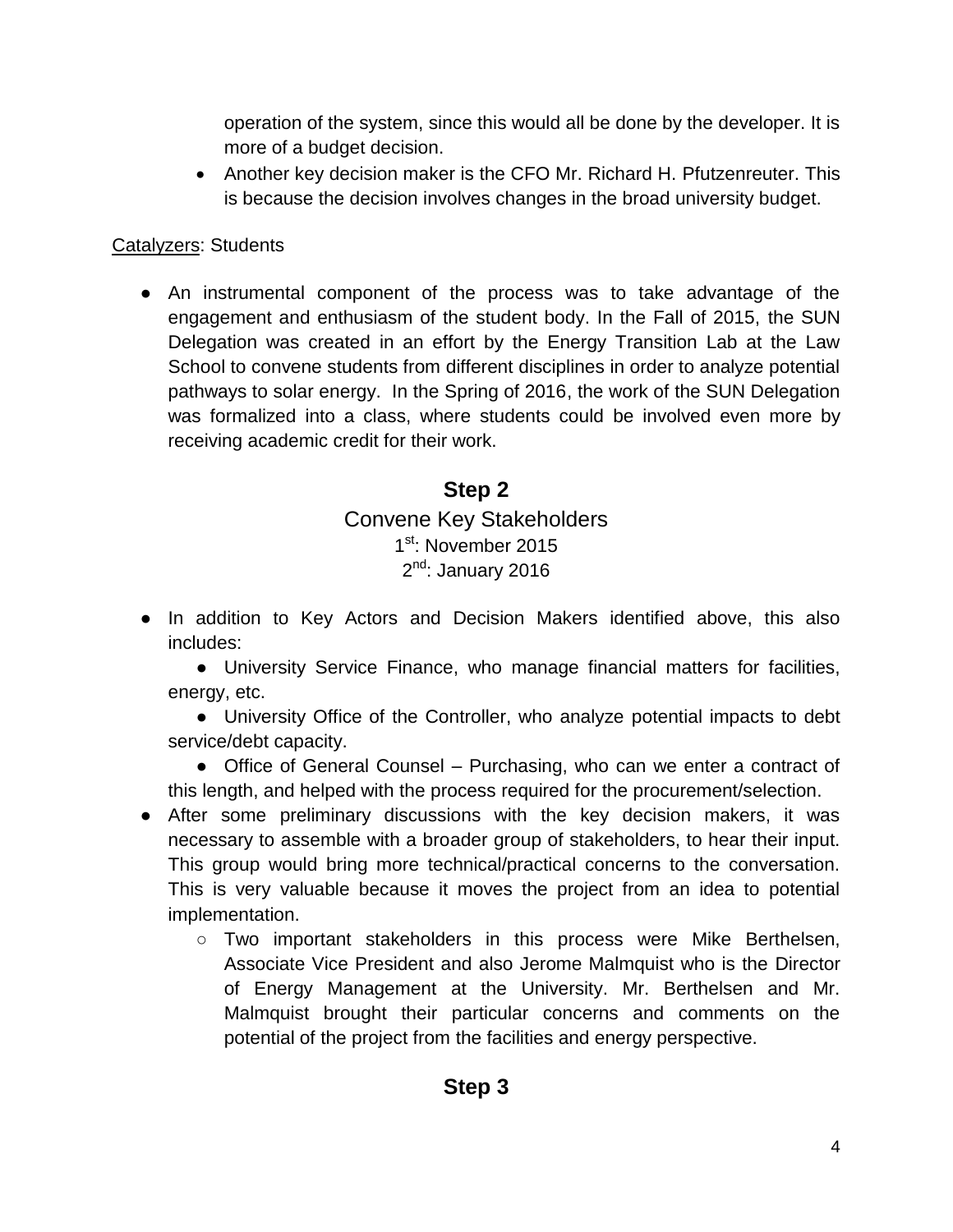#### Identify Risks/Concerns from Stakeholders November 2015 through present

- **Financial Exposure**: One of the main concerns is the financial viability of the project. In other words, will they end up underwater by paying more for subscription than they receive in bill credits? There are clear benefits of a CSG Subscription that have helped offset the negatives. As a subscriber, the University would benefit from a Community Solar Gardens subscription by receiving a bill credit from Xcel for each kWh produced, while at the same time not having to install or maintain a solar array directly. Yet, it must be said there may be an element of risk associated with this procurement option due to the uncertainty of the Applicable Retail Rate<sup>4</sup> increase. Currently, a good estimate, based off of historical data, was calculated, and is profitable for the most likely developer rates, but there is still uncertainty surrounding this option.
- **Accounting Risk**: The University is very careful about making decisions that could compromise the already delicate balance of finances. The University considered how they would treat the subscription payment relative to accounting standards and reporting long-term obligations.
- **SRECs**: Solar Renewable Energy Credits: If available, the University could benefit from claiming the credits for renewable energy from a CSG Subscription.
- **Integration with the electricity grid**: One of the main conveniences of CSG is that it does not require physical installation at the campus, all the exchanges occur through the power utility grid that connects a solar garden somewhere in the state with the university.
- **Solar Developer Risk**: Solar infrastructure can experience significant turnover in ownership. This turnover adds an element of unpredictability when signing a contract with a solar developer. If the developer is unable to deliver on the project, the University will be less likely to pursue these investments in the future. Other CSG subscribers can back out of or sell their subscriptions, another unknown factor.
- **Reputational Risk**: Simply put, the University has a certain reputation to uphold. If the University is affiliated with an unsuccessful project, the public perception will be negatively affected – including perspective professors and students. Conversely, a successful project can result in a reputation boost – especially if it lowers energy costs and demonstrates the University's commitment to a sustainable future. Finally, does not even pursuing solar investment have an impact the University's reputation – especially if students are organizing support for the cause?

 <sup>4</sup> Set by the Minnesota Public Utilities Commission.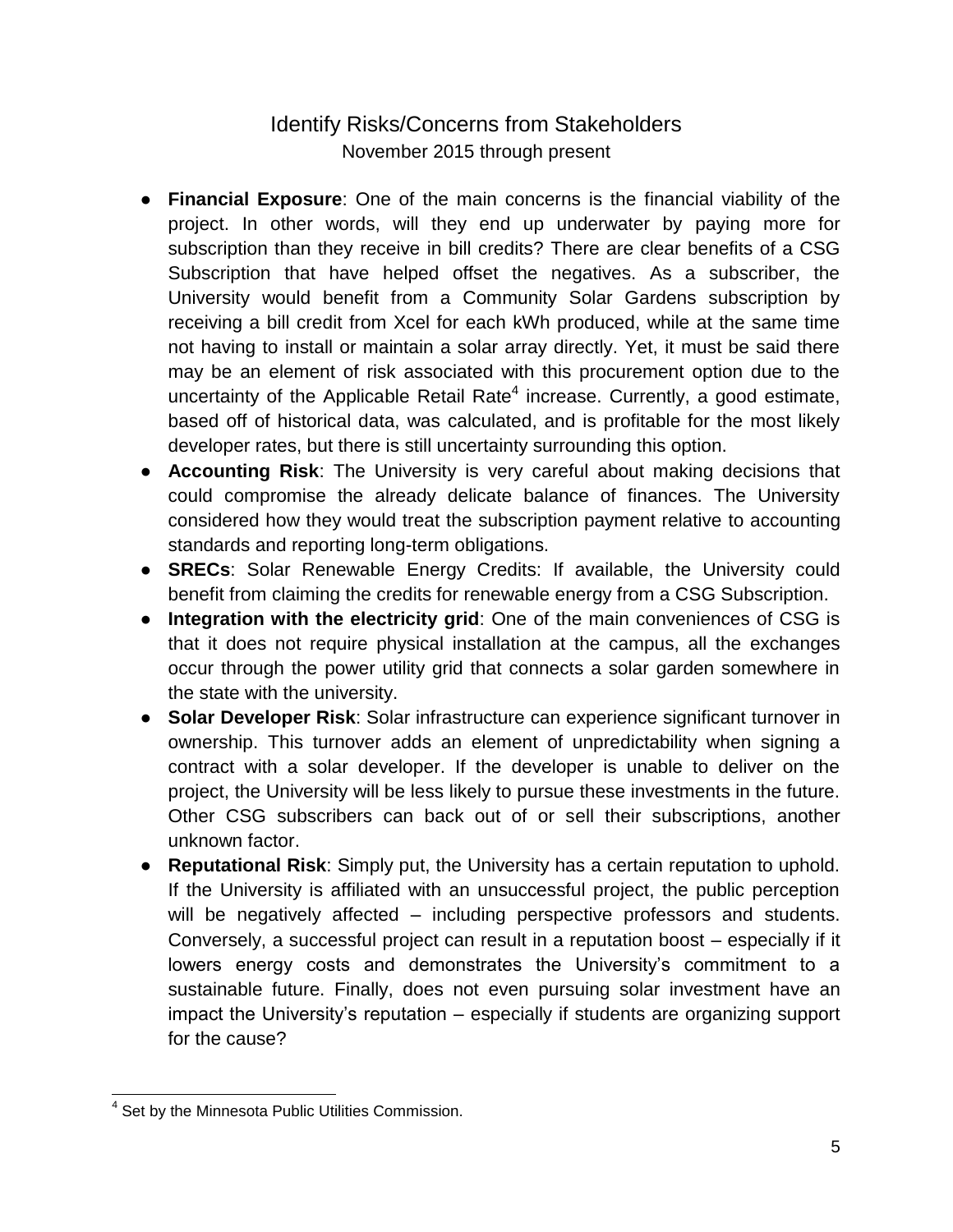● **Regulatory Risk**: The regulatory environment that governs the solar industry is nuanced and relatively new. Navigating through this is inherently risky because there is a potential for changes in the program that would impact the University.

#### **Step 4**

Hire Consultant (Eutectics) Hired in beginning Retained October 2015

- The purpose of hiring a consultant was to obtain a different perspective from those predominant at the University. It also allowed the university staff to obtain outside knowledge that did not exist currently on campus.
- What have others in the area done to attain local solar energy? What options are available?
	- The consultant helped to answer these questions regarding of the landscape of CSG in Minnesota and how could the university take advantage of this model as well as an expert analysis of the economics.

#### **Step 5**

#### Draft Recommendations with Key Stakeholders December 2015

• Once the information was collected, the next step was to synthesize what was obtained from different parts and presenting it to key stakeholder for further feedback.

#### **Step 6**

#### Reconvene with consultant January 2016 – March 2016

- What do other RFPs look like?
	- There are not case studies of other universities who have a CSG subscription of more than 1 MW. The University of Minnesota is a pioneer in this endeavor and the reason for this is to become a leader in solar energy.
- Power Purchase Agreement? CSG? Hosting? Which model is right for the university?
	- CSG is not the only way to go solar energy. There are other alternatives that the University could analyze and determine to be more cost-effective.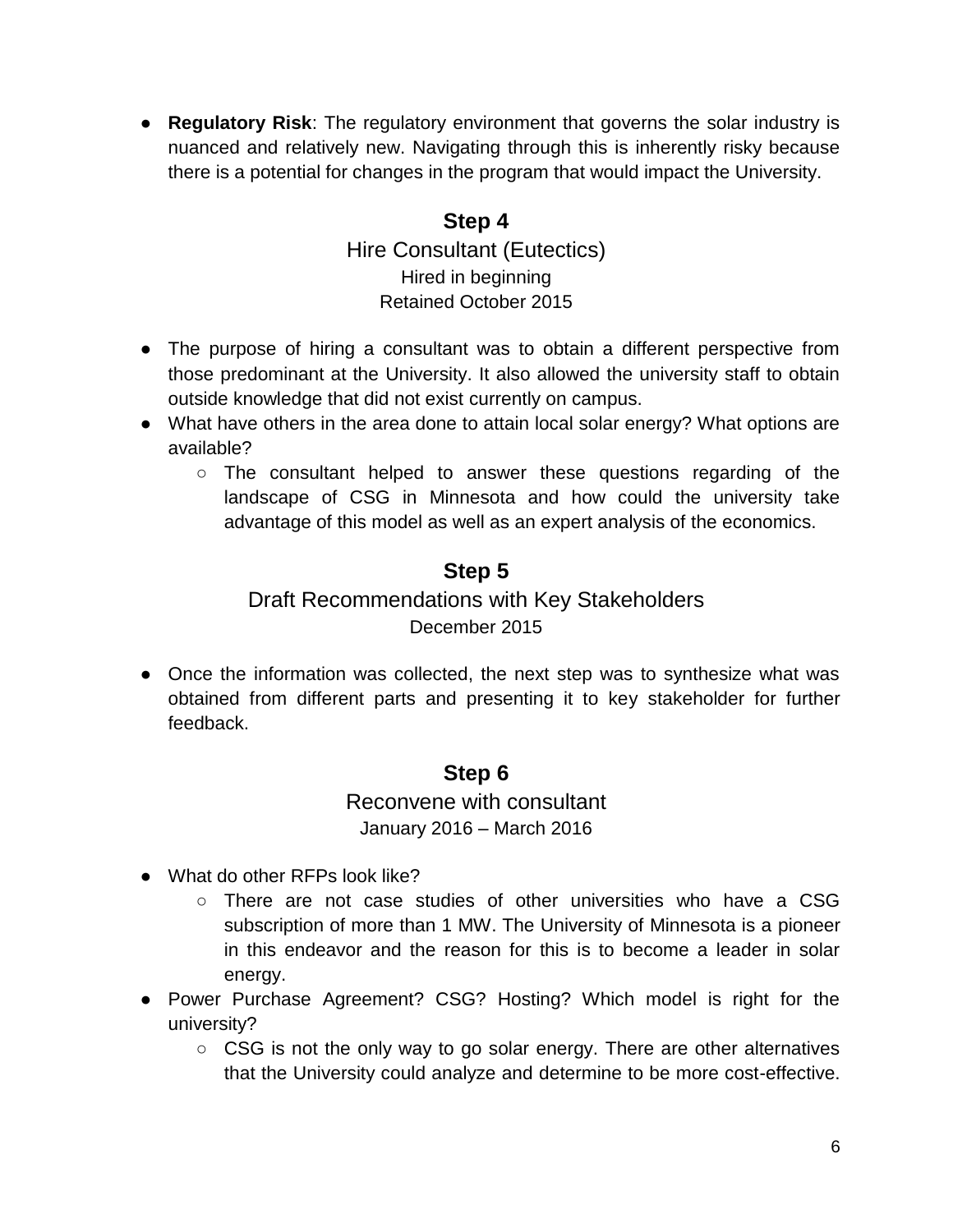Nonetheless, at this point, CSG is the most expedite way to acquire solar power.

- Utility considerations: Escalation rate of utility prices, solar options with utility, CSG timeline/queue
- Which developers are available in the area? What offers are potentially available?

#### **Step 7** Draft RFP

## February 2016 – March 2016

- 
- Work with the consultant to make sure all risks/concerns are addressed for the decision makers.
- First, look through proposals of other projects, such as municipalities, in order to get a feel for general requirements.
- Identify University specific requirements regarding RFPs.
- Agree on evaluation criteria to incorporate in RFP. Each criterion should carry a weight, typically associated with importance.
- Seek legal support and review of language and terms of RFP.

### **Step 8** Release RFP

#### March 2016

- The RFP was released in March of 2016.
- The University has a protocol for posting RFPs.
- The Office of Sustainability had to identify additional sites to post RFP. You want to receive many submissions in order to make it as competitive as possible.
- Typical RFP schedule includes:
	- Issue Date: Date of your choosing
	- Pre-proposal meeting: Shortly after Issue Date
	- Deadline for Questions: 5-7 days after Pre-proposal meeting
	- Close Date & Time: typically 7-10 days from Question deadline

#### **Step 9**

#### Evaluate proposals with 6 member committee April 2016